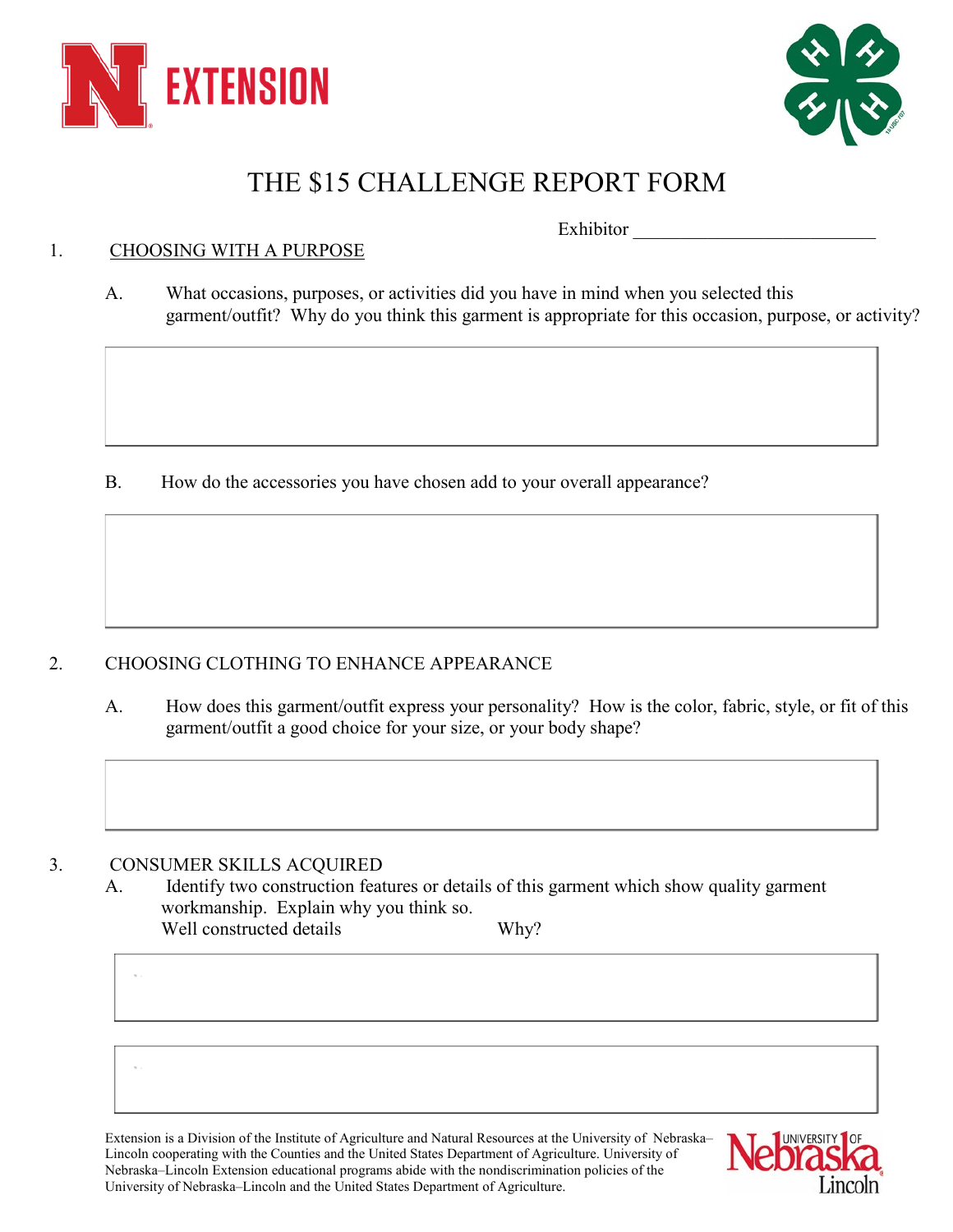B. Do the garments have fiber content labels? yes ho What is the fiber content of your garment or the parts of your outfit?

C. Is the care label attached? yes no What kind of care is required for the garment/outfit selected?

D. \$15 Challenge

- 1. Attach your sales  $slip(s)$  or receipt(s) to the right edge of this page.
- 2. Tell the story of how you purchased your outfit.

3. Where did you purchase your outfit? Garage sale Goodwill Store Other (list): \_\_\_\_Consignment store \_\_\_\_\_Salvation Army Store

4. Did you alter/enhance or embellish the garment? yes ho If yes, explain what you did, why you did it, and list any additional costs for embellishment.

Extension is a Division of the Institute of Agriculture and Natural Resources at the University of Nebraska– Lincoln cooperating with the Counties and the United States Department of Agriculture. University of Nebraska–Lincoln Extension educational programs abide with the nondiscrimination policies of the University of Nebraska–Lincoln and the United States Department of Agriculture.